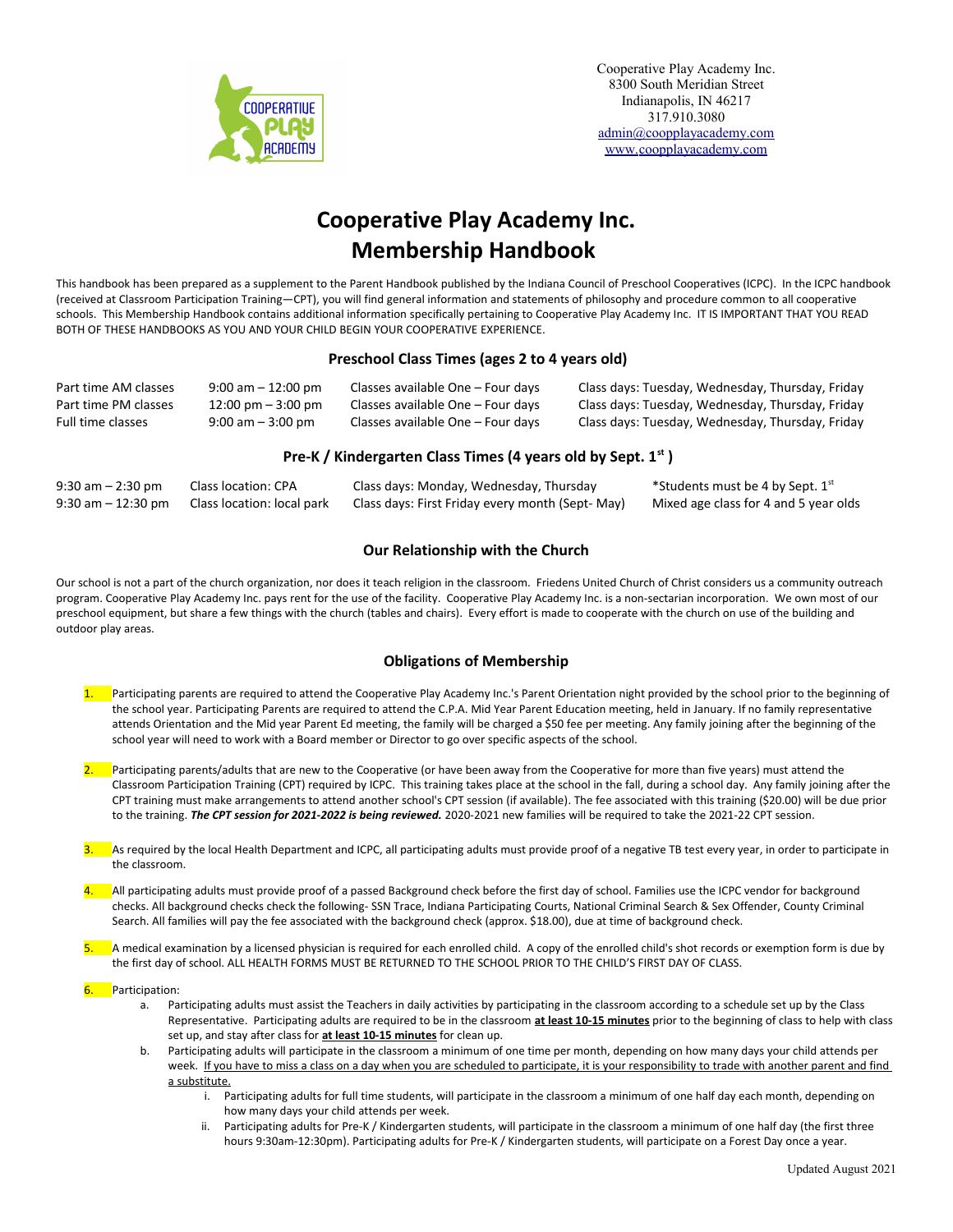- c. Penalties:
	- i. Any participating adult missing one day in which he/she was scheduled to participate (without obtaining a substitute), will receive a verbal warning (with notice slip) from the President(s) and/or Director. And will be required to pick up an extra day of participation the following month.
	- ii. 2<sup>nd</sup> day missed when scheduled to participate (without obtaining a substitute)- Will receive a written warning that requires signatures from Participating adult and President(s) and Director, be charged a \$15 fee, and will be required to pick up an extra day of participation the following month.
	- iii. 3<sup>rd</sup> day missed Dismissal of Membership.
- 7. One of the parents of each enrolled child is required to attend at least one parent education meeting held in connection with the school. Parent Education meetings are designed to help enhance the school's programs and to help educate parents. These meetings provide an opportunity to learn more about parenting topics, as well as talk with other school parents and develop friendships. In addition, they provide an opportunity for us to voice our opinions and ideas on how the school should be run.
- Parents assume all responsibility for transportation of their children to and from school. Persons transporting children will comply with Health and Safety rules, including the minimum automobile insurance coverage adopted by the Cooperative and State car seat/safety belt laws.
- Maternity leave may consist of a total of, but not to exceed, one month immediately following the date of the baby's birth, unless placed under physician's restrictions (restrictions to include bed rest, etc. prior to or after the baby's birth).
- 10. One of the parents of each enrolled child may choose to either serve as a committee member or an officer on the Board of Advisors. This position must be held for the school year (June- May).
- 11. One of the parents of each enrolled child is required to serve on a Special Event's committee. Each Special event will have a committee, that will plan and facilitate, set up and tear down the event., with the assistance of the Staff.

## **Membership Fees**

- 1. A one-time Enrollment Fee of \$140.00, \$75.00 of which is non-refundable, is required for enrollment. There is a Sibling Discount (2<sup>nd</sup> Child would receive 20% off their enrollment fee). Enrollment fees will be prorated for members enrolling mid year.
	- The Enrollment Fee covers costs of insurance, administrative costs, field trip costs (for the enrolled child and one parent), cleaning costs and a tshirt for the enrolled child.
- 2. Tuition fees: for Preschool students (ages 2-4 years) shall be determined by part time or full time, and how many days per week (Ranging from \$110 \$590 per month, September through May).
	- Tuition fees for Pre-K / Kindergarten students (ages 4-5 years) is \$325 per month (September through May).
	- There is a Sibling Discount (2<sup>nd</sup> Child would receive 20% off their tuition).
- 3. Tuition payment is due by the first of each month from September through May. Payments are to be paid by check, money order or cashier check (made out to Cooperative Play Academy Inc.). *No cash will be accepted*. PayPal is available, with a PayPal processing fee. If a member sends a PayPal payment to CPA, and the school is charged a PayPal fee, an invoice will be sent to recover the fee, and will be due 10 (ten) days after invoice date. Venmo is also available to send payments through.
	- A late fee of \$15.00 per month will be charged for any tuition payment not made by the  $5<sup>th</sup>$  of the month.
	- If a tuition payment is not paid by the 10<sup>th</sup> of the current month, and no communication is received, the enrolled child may not return to class until overdue payment is paid in full.
	- Personal or financial issues should immediately be brought to the attention of the Treasurer(s), President(s) and/or Director so that arrangements can be made.
	- An additional \$25.00 will be charged each time a check is returned due to insufficient funds or a closed account.
- 4. A referral discount shall be given to any member who submits to the Vice President of Membership the name of a prospective member who is subsequently enrolled that school year in the Cooperative. Prospective member must pay the erollment fee and three months of tuition before referral discount is granted.

# **Fundraising**

Whereas tuition and fees pay our Teachers' salaries, classroom rent and school insurance, other costs associated with running the school (i.e., special event expenses, playground items, special classroom projects, etc.) are funded through fundraising. Cooperative Play Academy Inc. has made every effort to minimize the amount of fundraising required by families, and to find fundraising opportunities that are fun and engaging for the whole family and community. We know that families are often consumed with "fundraising", especially if they have older children in school, sports, etc. Cooperative Play Academy Inc. have a few EASY and manageable fundraising opportunities throughout the school year. All Cooperative Play Academy Inc. families are strongly encouraged to participate in our programs that help raise money for our school.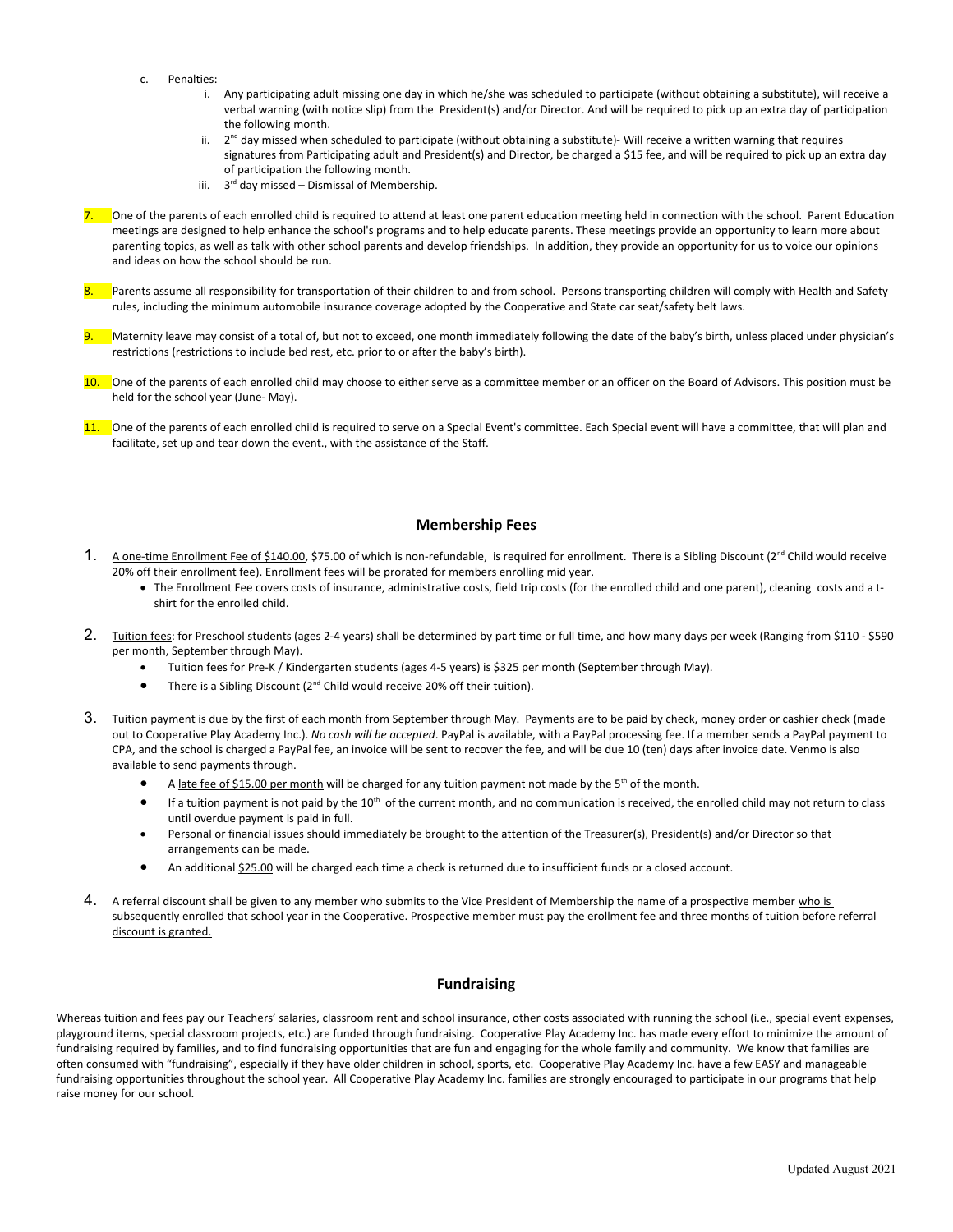## **Policies**

## *Attendance*

Regular attendance is necessary. It allows you and your child to benefit from the school and helps our program run smoothly. We do understand that family circumstances come up, and encourage family time through vacations, etc. If a child misses school because of an illness or vacation, full tuition applies to retain membership. If missed attendance is reoccurring, a conference may be called with the family, the President(s) and the Director to reevaluate the family's membership with Cooperative Play Academy Inc.

#### *Background Check Policy*

In an effort to balance safety with the ideal that all parents should play an active role in their child's education, Cooperative Play Academy Inc. follows the background check guidelines established by the Indiana Council of Preschool Cooperatives (ICPC). Background checks are valid for three(3) years. All participating adults and CP staff are required to have a current background check on file. Please refer to our Background Check Policy for more details.

#### Discipline Policy

We believe discipline is not about punishment, but rather about teaching appropriate forms of behavior and problem solving. We will praise and recognize positive behavior, while discouraging & constructively addressing negative behaviors. You can refer to the Discipline Policy for our steps and guidelines.

#### Social Media and Photography Consent Policy

The use of Facebook, Twitter, Instagram, YouTube, blogging and various other social media is commonplace. This policy is intended to provide Cooperative Play Academy Inc. families with guidelines for the use of any photographs and social media. Please refer to the Policy for set guidelines.

## Illness Policy

Please do not bring your child to school if he or she:

- has a fever or has had a fever within the past 24 hours.
- has diarrhea.
- is coughing excessively.
- has a constantly runny nose or a "new" cold (under 3 days along—Pediatricians say that after 3 days the cold is usually no longer contagious unless new symptoms develop).
- has vomited within the last 24 hours.
- has an unidentified rash.
- has a pink, swollen eye. (This is commonly known as pink eye and is highly contagious. This requires antibiotics from your doctor.)
- has Chicken Pox. (A child is contagious 24 hours before breakout. It usually takes at least 3 days for the child to completely breakout. The child is contagious until all of the pox are scabbed over. The incubation period for chicken pox is 7—21 days.)
- is on antibiotics and has not been taking them for at least 24 hours.
- Has been in contact with a person who has tested positive for Covid-19. (Please refer to our Health and Safety Policy)
- Has any symptoms related to Covid-19 (Please refer to our Health and Safety Policy)
- Has tested positive for Covid-19. (Please refer to our Health and Safety Policy)

If your child has allergies or other conditions which produce symptoms that could be mistaken for an illness, please let your class members know—it may save worrying.

\*Please report the outbreak of any communicable disease such as measles, chicken pox, etc. to the school (President and/or Director). Information will be sent to alert other members.

Refer to Illness Guidelines and Common Infectious Diseases in Preschoolers Chart for specific conditions.

## *\*\*Please read and refer to our Health and Safety Policy and protocols regarding Covid-19. This policy will be reevaluated and updated throughout the school year as needed.\*\**

#### **All above statements are also valid for participating parents. Sick parents belong at home, too!**

#### *Withdrawal*

If for some reason you need to withdraw your child, please contact the Teacher and Director as soon as you know the last day your child will be attending school. Written notice of withdrawal should be given to the school board 30 days in advance, if at all possible.

# **Participation Guidelines**

Each member is required to participate in the classroom a minimum of 1 day each month, depending on how many days your student attends each week (Parents of full time students will participate a minimum of one half day each month. Pre-K/ Kindergarten participating adults will participate the first three hours of class-9:30am to 12:30pm.), and once a year for Forest Days. Class Representatives create each month's calendar and will contact you about which days you would like to participate. Monthly calendars are created in advance, and you will have the following month's participation calendar 2 weeks prior. A master calendar will be posted on the Parent Info Bulletin Board (found in the muscle room). The monthly participation calendar will also be emailed, placed in your child(ren) mailboxes, and posted on the Class Private Facebook Group. **IF YOU ARE UNABLE TO PARTICIPATE ON AN ASSIGNED DAY, IT IS YOUR RESPONSIBILITY TO TRADE WITH ANOTHER PARENT.** Any changes to the schedule must be clearly written on the master copy located on the bulletin board and communicated to the Class Representative and teacher(s), who uses this information to track actual participation days.

In order to create the safest environment for all children, we ask that participating parents do their best to refrain from bringing siblings on participation days. If you foresee having siblings with you on your participating day, please communicate this with the teacher(s).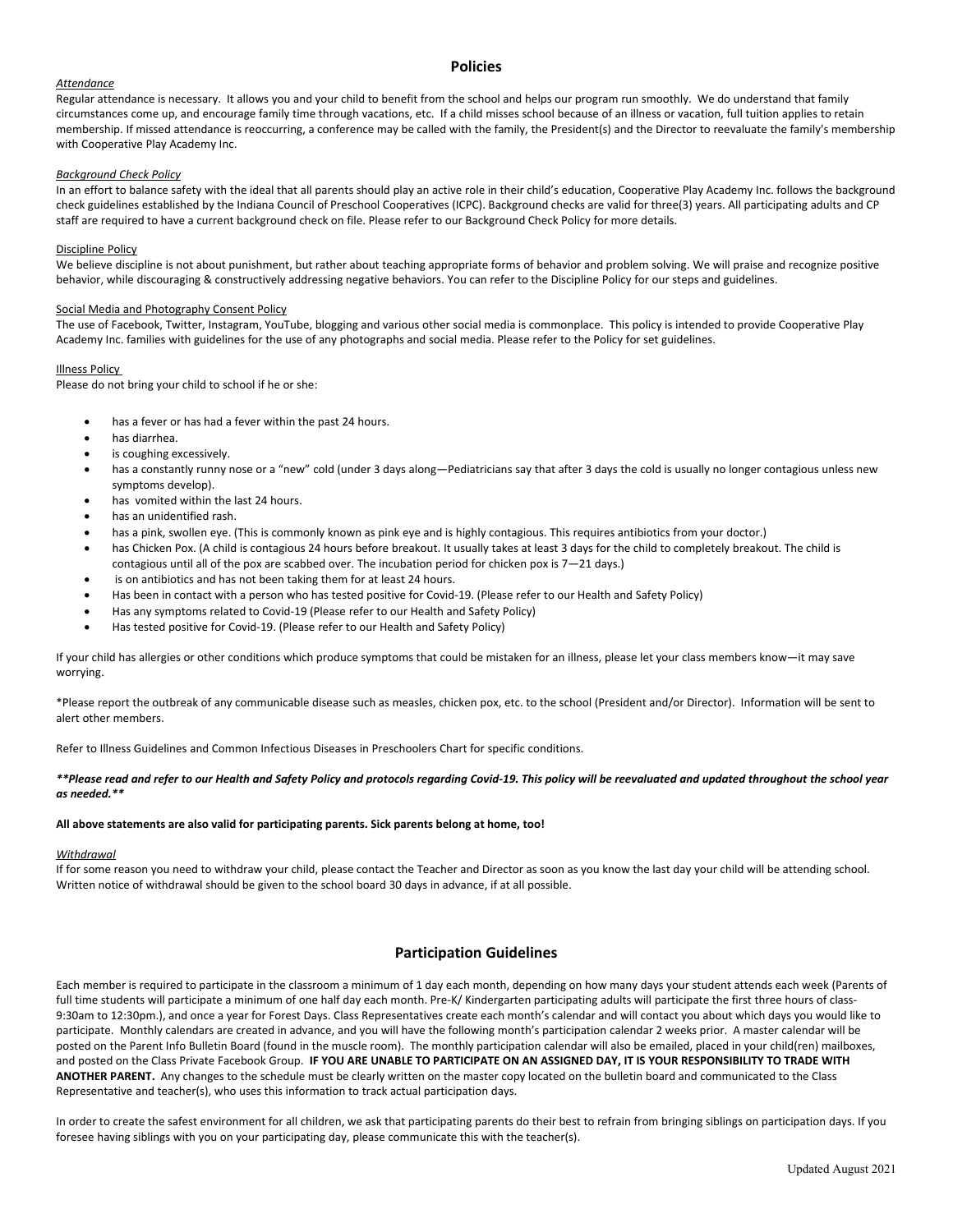## *General Guidelines*

- *All participating adults and CPA staff that are fully vaccinated (Covid-19) will not be required to wear a mask when indoors. Adults that are not fully vaccinated (Covid-19) will be highly encouraged to wear a mask when indoors.*
- Wear comfortable clothing. You will likely get dirty and/or messy!
- Members with more than one child enrolled will be expected to participate with each child. If scheduling permits, leniency will be given.
- If you and your child need time alone, please tell the teacher. Also tell the teacher if you feel uncomfortable with an activity.
- Conflicts between children are most likely to happen. The ICPC handbook (received at Classroom Participation Training) provides helpful information to help prepare you for these situations. If you ever feel you need further assistance or uncomfortable with a conflict, please do not hesitate to ask the teacher(s).
- An adult should be in arms reach on balance beam.
- The stage in the muscle room/ Hayden Hall is not to be played upon. The stairs leading to the stage should be blocked during class.
- The rule for blocks is we do not throw them, we build with/ balance/etc. with them. We do not want to hurt any friends.
- The reading/library, comfy corner and desk area should be a quiet, more peaceful area. This is a good place to suggest when you think a child could use a break.
- Toys are not to be brought from home , as the school has ample toys for the children. This does not include "loveys", etc. Those special items are to be stored in their backpacks during class time. PLEASE NOTE: TOY WEAPONS, SUCH AS GUNS AND SWORDS, ARE NOT ALLOWED ON THE SCHOOL GROUNDS. Please leave these toys at home.

#### *What to Do Before the Children Arrive*

Wash your hands upon arrival (using the restrooms in the hall outside the muscle room). Discuss the activities for the day with the Teacher(s). Help the teacher(s) set up activities.

#### *Arrival*

When arriving, please park your car in the parking lot. Please walk your child through door #9 to the muscle room to sign-in. Students will take care of their coat and backpack (on a fence post —one per child, leaving one post empty in between backpacks/coats—in the muscle room). Children will be encouraged to find their name tag, and place it with their belongings. Doors will stay locked during the day. Preschool: Once your child has set their items down, please walk them to the restroom in the hall to wash their hands before playing in the muscle room. Pre-K / Kindergarten: Please have your child use the hand sanitizer before playing in the muscle room.

#### *What to Do during a fire/ tornado drill*

There are maps in each room, posted by the doors, for fire and tornado drills. Participating adults will assist the teacher(s) by calmly gathering all the students together by the classroom doors. For fire drills- Teachers will lead students out door #6 (exiting out classroom 6), exiting the playground, and out to safety. Once we meet at our gathering place, we do a head count. For tornado drills- Teachers will lead students to classroom 3. Everyone will kneel on the floor in a designated area, and we will do a head count.

# **Preschool Participation Guidelines (Chipmunks and Rabbits)**

#### *What to Do During Circle Time*

Parents should join in during circle time, unless the Teacher(s) asks that he/she be involved in another activity during this time. If a child leaves the circle, encourage them to return. It is also the participating parents' responsibility to maintain discipline at this time so the Teacher(s) can concentrate on sharing stories, songs, finger plays, etc. Children do not have to join in; they may observe instead. Circle time will take place in the Circle/ Lunch room (room 3). Once the whole class is finished, students will participate in a Teacher directed drawing in their monthly journal.

#### *What to Do During Free Play/Guidelines for the Classroom*

Children may move freely from classroom to classroom (rooms 4 and 8). We may use the large muscle equipment (in the muscle room/ Hayden Hall) any time during Free Exploration. If necessary, you may suggest an activity for the child to begin. Be sure to invite children who have not experienced your activity to do so (although they do not have to).

There is to be an adult in the classroom at all times. The teacher(s) will often "assign" a parent to a certain room and/or area. Children must be accompanied by an adult to other areas such as the kitchen, outside, etc. The teacher(s) will accompany the student to the bathroom if needed. Encourage children to use "walking feet" in the classrooms, and to "be aware of your surroundings" in the muscle room, hallway and playground.

All toys, puzzles, etc. from room 8, must remain in that room (unless given special permission by the Teacher). Dramatic Play items, books, etc. must remain in the room 8 (please do not take dramatic play items and books in the art room/ room 4). Be aware of broken or worn toys and equipment and report these to the Teacher(s) and/or Director.

#### *What to Do During Clean-up Time*

Everyone helps put away toys, especially the children! You are to encourage the children to put the toys in their proper places. For example, the food toys go in the kitchen area, dress up clothes in the dress up area, etc. Make requests in a positive way and be aware of learning opportunities for the children (counting, sorting, colors, shapes, etc.)

#### *What to Do During Outside Play*

Participating parents must accompany the teacher(s) and children outside. Children must be accompanied by an adult at all times when outside/on the playground. Encourage children to give and take turns on the equipment. When using the slide, children should slide down on their bottoms, feet first. Children will want to climb up the slide. Remind them to check and make sure no friends are coming down the slide. Watch for collisions on the slide and any riding toys. Keep children away from stray animals. Children on the climber should be observed by an adult within arms length. The First Aid Kit and procedures are kept on the shelf in the "Art" classroom.

#### *What to Do During Lunch Time/ Circle Time*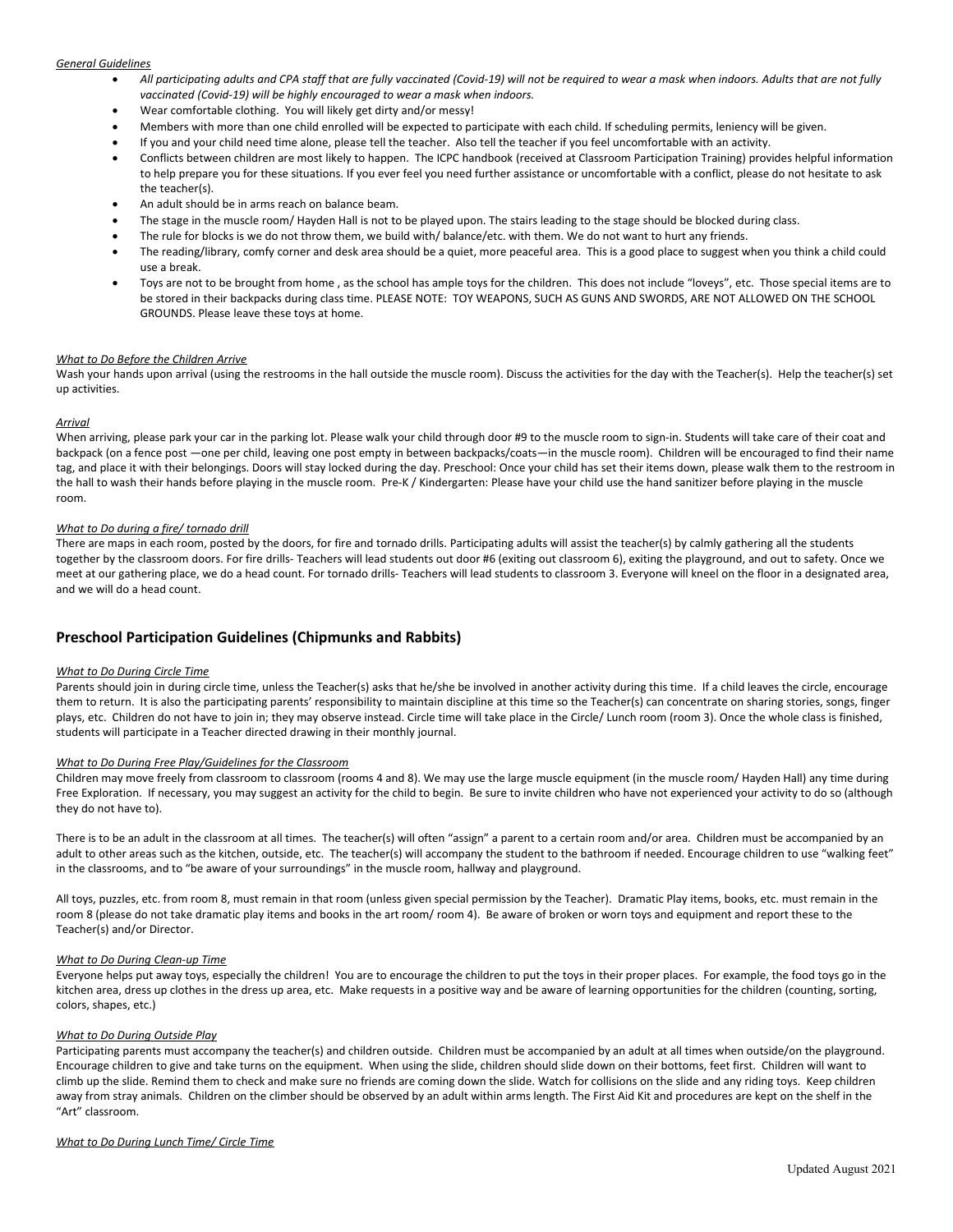The Teacher(s) will excuse parent to set up for lunch in the lunch room/ room 3. Please set out all student lunches and water bottles (Student lunches can be found in their backpacks or the refrigerator in the Nursery) on the bench. Your child is welcome to help with the set-up of lunch. Please use the Student Water Bottles (each student has one) or the school's paper cups and napkins. Once students come in from outside/ muscle room time, please help with hand washing, before allowing them to grab lunches from the bench and enter the lunch room. We do not begin eating until everyone is seated.

Before eating, we will say a Thank You Verse. Conversation is encouraged during lunch time. After eating, children are to clean up after themselves by putting their items into the trash and lunch box on the bench.

## *Snack Verse: Open, shut them. Open, shut them. Give a little clap. Open, shut them. Open, shut them. Lay them in your lap. Thank you for our food. Thank you for our friends. Thank you for our school. Amen.*

After a student cleans up their lunch area, they may read a book, draw on the chalkboard , dry erase board , etc. while waiting for their classmates to finish. While the students are eating lunch, please refer to the Cleaning Checklist for specific cleaning instructions.

Afternoon class/ snack time- If your child attends an afternoon class, they are free to bring a packed snack for themselves. Your child is welcome to enjoy the afternoon snack that is provided by the school. Snacks will be allergy friendly for all our students.

## *Dismissal*

Class ends either outside or in the muscle room at 12pm/ 3pm. Please park your can in the parking lot. Enter through door 9 when class is in the muscle room. If the class ends outside, please walk around to the playground for pick up. Teachers will give any updates and other important information at that time. Parents must sign their student out before leaving. Parents must notify the Teacher if someone else will be picking up their child. Frequent late pick-up incidents will result in fee of  **\$10.00 per incident**. *Multiple incidents may result in DISMISSAL from Cooperative Play Academy Inc.* 

#### *What to Do After Class*

When class is over, the participating parent(s) and the Teacher(s) will debrief, discussing any observations, questions or concerns about the day's session.

# **Pre-K / Kindergarten Participation Guidelines (Foxes)**

## *What to Do During Morning Meeting time*

On our way from the muscle room, students will stop at the restrooms to wash hands before proceeding to room 5 for Morning meeting. Participating parents should join in during morning meeting time, unless the Teacher(s) asks that he/she be involved in another activity during this time. If a child leaves the rug, gets distracted, starts to talk, etc., encourage them to return, listen with our ears so everyone can enjoy this time, etc. It is also the participating parents' responsibility to maintain discipline at this time so the Teacher(s) can concentrate on sharing stories, phonics, counting etc. Children do not have to join in; they may observe instead. Morning meeting time will take place on the rug in room 5.

#### What to Do During Morning Centers

Activities will be set on the tables in room 5 (long table and small round table) and room 7 (Lego table and two long tables). Participating parents assist the teacher by encouraging the students to try every activity on the tables during morning centers. Toys on shelves, play kitchen, etc. are to be avoided at this time. Participating parents are to go with the flow of the students, allowing the teacher time with each student.

#### *What to Do During Clean-up Time*

Everyone helps put away items from the morning centers, especially the children! You are to encourage the children to put the toys in their proper places. Make requests in a positive way and be aware of learning opportunities for the children (counting, sorting, colors, shapes, etc.).

#### What to Do During Outside Play

Participating parents must accompany the teacher and children outside. Children must be accompanied by an adult at all times when outside/on the playground. Encourage children to give and take turns on the equipment. When using the slide, children should slide down on their bottoms, feet first. Children will want to climb up the slide. Remind them to check and make sure no friends are coming down the slide. Watch for collisions on the slide and any riding toys. Keep children away from stray animals. Children on the climber should be observed by an adult within arms length. The First Aid Kit and procedures are kept on the shelf in the Preschool "Art" classroom (Room 4).

#### What to Do During Lunch Time

The teacher will excuse participating parent to set up for lunch in the lunch room/ room 3. Please set out all student lunches and water bottles (Student lunches can be found in their backpacks or the refrigerator in the Nursery) on the bench. Your child is welcome to help with the set-up of lunch. Please use the Student Water Bottles (each student has one) or the school's paper cups and napkins. Once students come in from outside/ muscle room time, please help with hand washing, before allowing them to grab lunches from the bench and enter the lunch room. We do not begin eating until everyone is seated.

Before eating, we will say a Thank You Verse. Conversation is encouraged during lunch time. After eating, children are to clean up after themselves by putting their items into the trash and lunch box on the bench.

## *Snack Verse: Open, shut them. Open, shut them. Give a little clap. Open, shut them. Open, shut them. Lay them in your lap. Thank you for our food. Thank you for our friends. Thank you for our school. Amen.*

After a student cleans up their lunch area, they may read a book, draw on the chalkboard , dry erase board , etc. while waiting for their classmates to finish. While the students are eating lunch, please refer to the Cleaning Checklist for specific cleaning instructions (sanitizing tables in room 5 and 7, cleaning lunch room tables after students leave, etc).

#### What to Do Before Leaving For the Day

After using the cleaning checklist, please check in with the teacher to see if anything else is needed. Once everything is complete and nothing is needed from the teacher, you may leave for the day (approx 12:30pm). You will come back at the end of the school day (2:30pm) for pick up of your child.